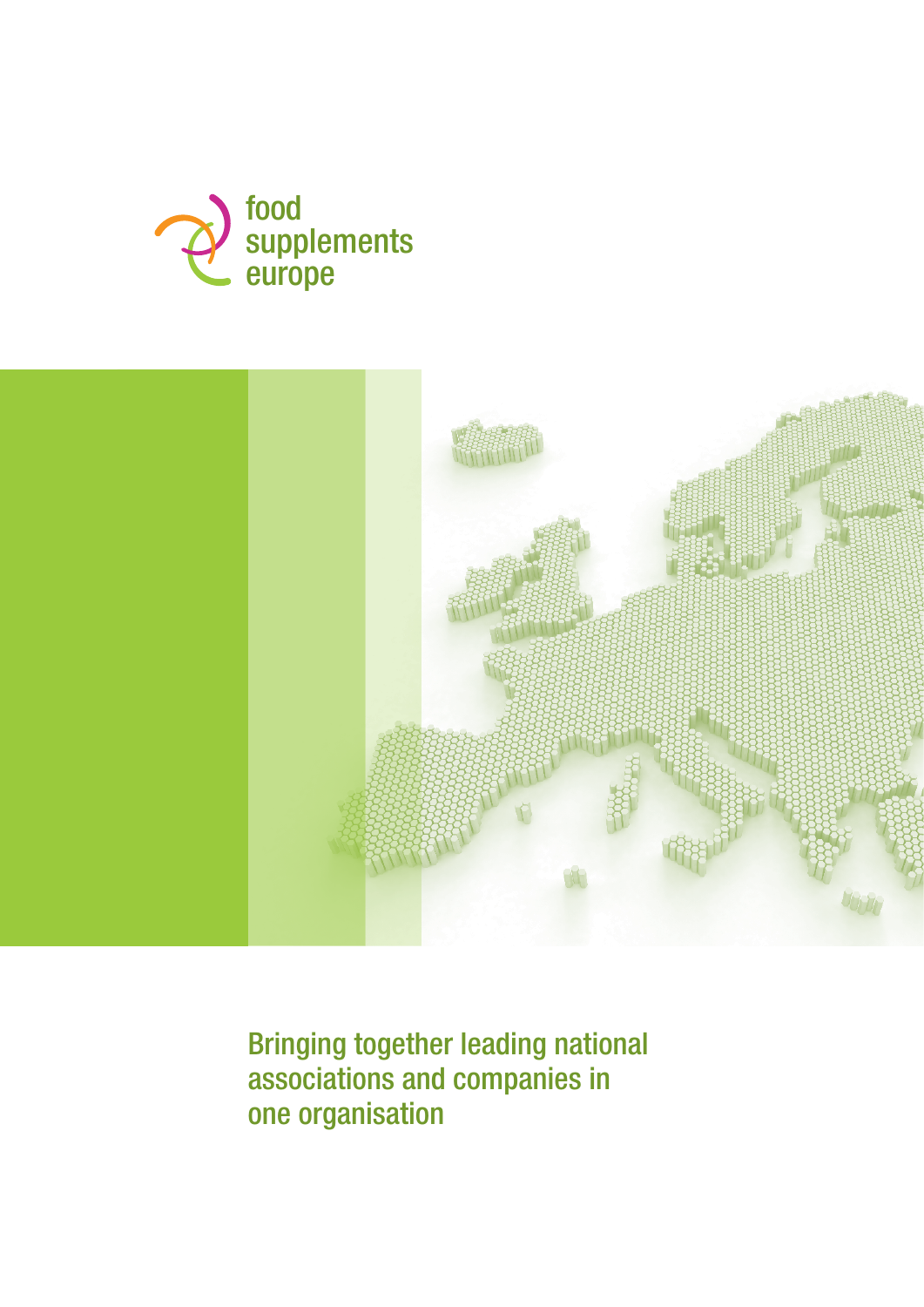# Food Supplements Europe has been created as a powerful and unique organisation to protect and promote the interests of the food supplement and functional ingredient sector.

By bringing together leading national associations and companies in one organisation, the sector now has a body able to respond in an effective way to the increasingly complex regulatory environment in Europe.

Located in Brussels at the heart of the European Institutions, Food Supplements Europe is working to influence and shape future policy and regulation and to demonstrate to all decision-makers the importance of the sector in public health. Food Supplements Europe combines leading political, scientific and technical expertise with the practical experience of companies in the market.

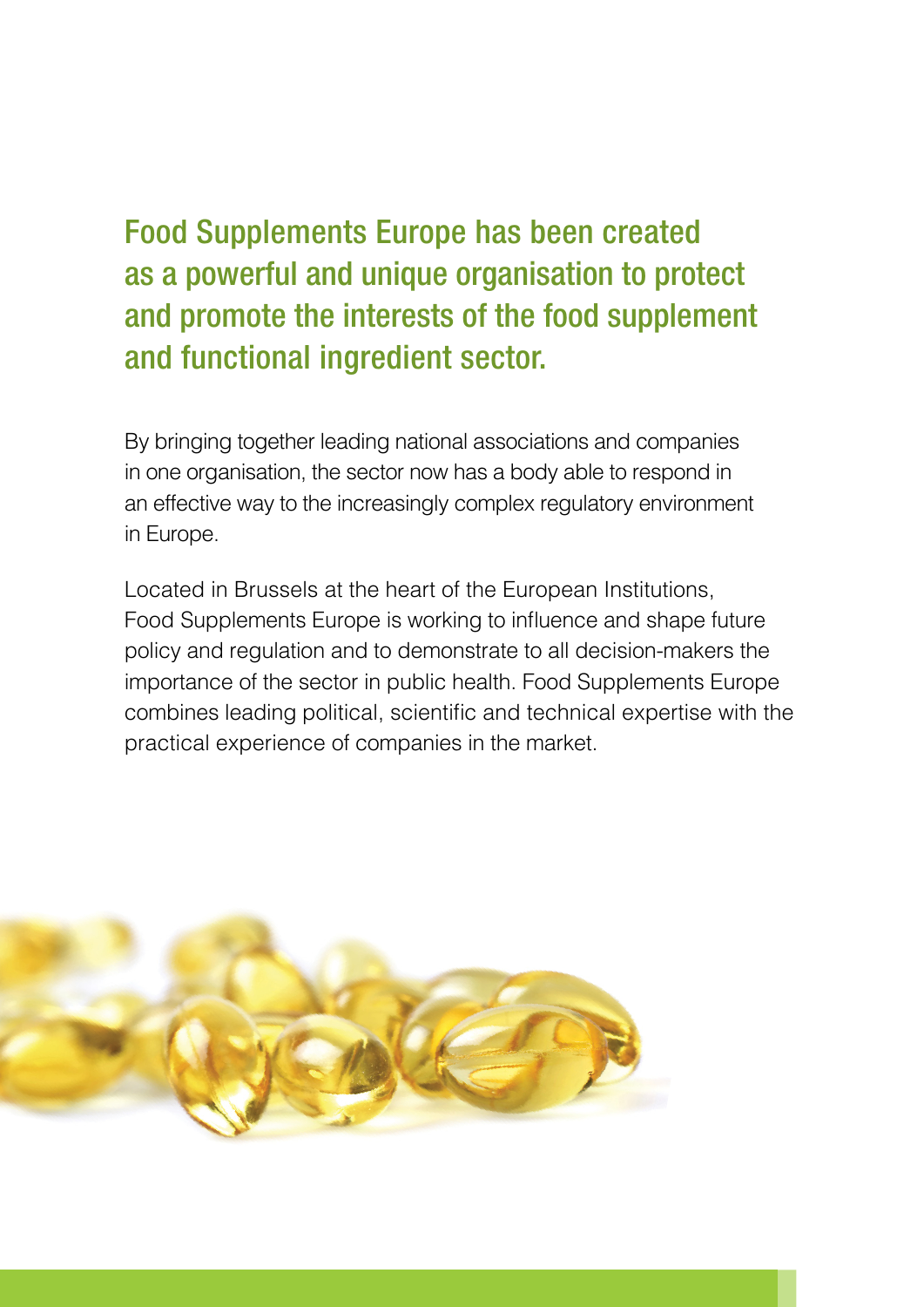### How you will benefit from membership:

- $\blacksquare$  Involvement in the key strategic group on food supplements, including the establishment of mid and long term objectives.
- $\blacksquare$  Rapid and to the point information on developments which will impact your business to allow you to strengthen your market positioning.
- Analysis of the market impact of measures to allow you to adapt your business appropriately and in time.
- $\blacksquare$  Forum to exchange views with senior management from companies and senior officials from regulatory bodies.
- $\blacksquare$  Contribute to and benefit from the output of the scientific, technical and regulatory support in the working groups and committees.

Company membership offers business leaders an opportunity to engage in discussions with their peers on emerging opportunities and work with others to map out the strategic vision for the sector to support a sustainable and innovative market.

## The members of Food Supplements Europe include:

#### Companies:

| Amway                                           | <b>Boots</b>                    | Kemin Health             | <b>Pfizer Consumer</b><br>Healthcare<br>P&G Health<br><b>RB</b><br><b>SANOFI</b> |
|-------------------------------------------------|---------------------------------|--------------------------|----------------------------------------------------------------------------------|
| <b>Archer Daniels</b><br>Midland<br><b>BASF</b> | <b>DSM Nutritional Products</b> | Lonza Ltd                |                                                                                  |
|                                                 | Fine Foods N.T.M.               | LR Health & Beauty       |                                                                                  |
|                                                 | Kappa Bioscience                | <b>Naturex</b>           |                                                                                  |
| <b>Bayer</b>                                    | <b>Herbalife Nutrition</b>      | Nestlé Health<br>Science |                                                                                  |

### National Associations:

| Integratori Italia Italy     | <b>DNI Denmark</b>     | SISTE Italy                                |  |
|------------------------------|------------------------|--------------------------------------------|--|
| AK NEM Germany               | PRISA Romania          | <b>SANI Switzerland</b>                    |  |
| <b>CASP Czech Republic</b>   | Svensk Egenvård Sweden | Gospodarska zbornica<br>Slovenije Slovenia |  |
| CRN UK                       | <b>ASSOERBE Italy</b>  |                                            |  |
| Terveystuotetukut ry Finland | Afepadi Spain          | Medaxes Belgian                            |  |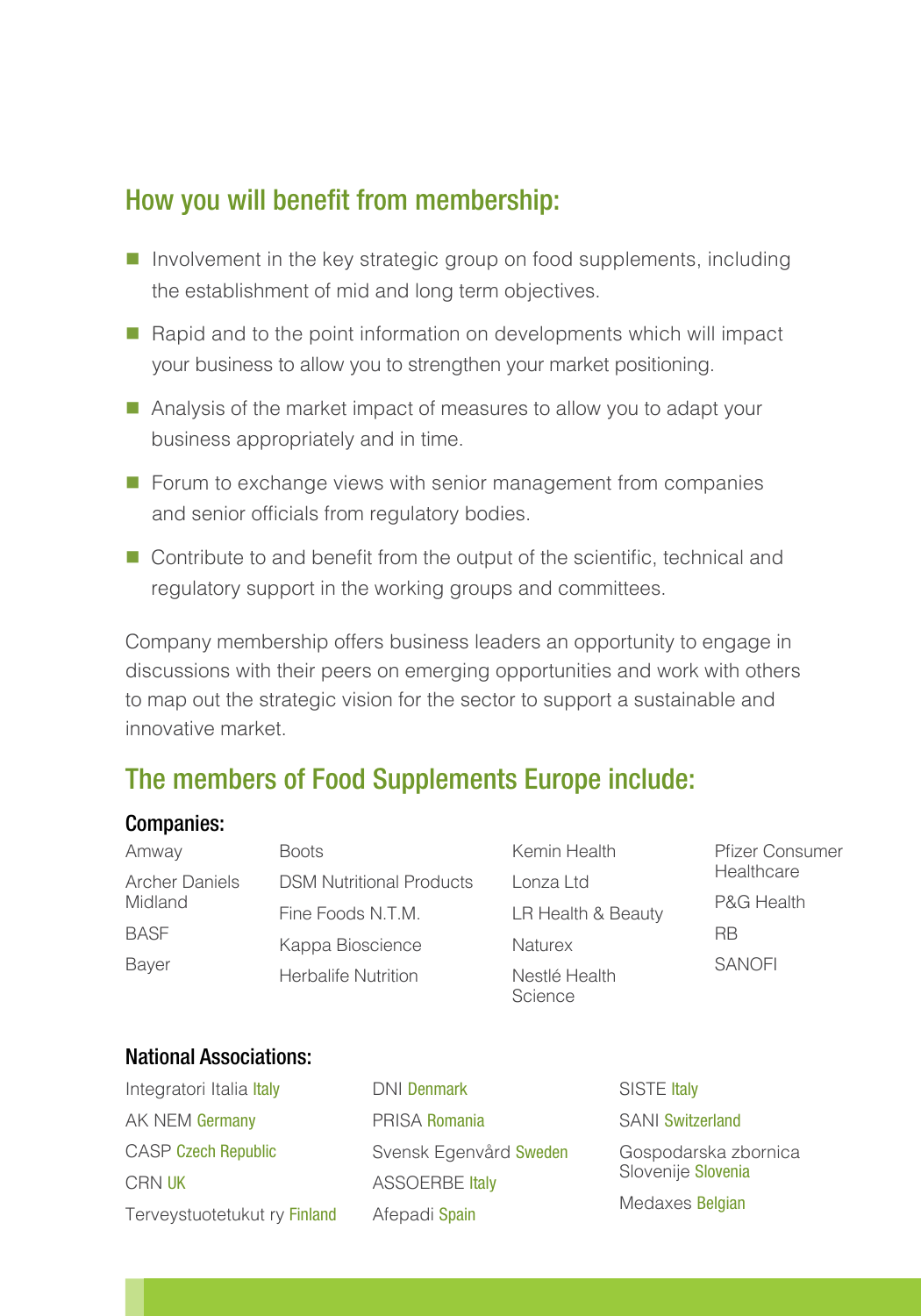**E** European legislation is an important inspiration for other regions in the world. It is essential to ensure that this legal framework is appropriate to its objectives. Food Supplements Europe is our leading voice towards EU policy makers. Its level of expertise and dedication ensures that technical, scientific and regulatory issues are addressed in ways that satisfy the needs of a modern and innovation driven market place.

Ric Hobby, Council for Responsible Nutrition, UK

 $\blacksquare$  Maximum levels, botanicals, novel foods are only some of the key areas where the European Commission is expected to develop new legislation, which will fundamentally affect our market and innovative capacity in the coming decade. Promoting proportionate principles and supporting science based decision making are two key features that underlie the mission of Food Supplements Europe. I call upon companies to join this strong collaboration and help build the regulatory environment of tomorrow.

Kevin White, Regional VP EMEA, Merck

We fully support the aims and objectives of Food Supplements Europe, which is built upon the credibility and scientific foundation of ERNA. Our sector deserves a strong, credible and constructive voice.

Dr. Gareth Barker, Vice-President Human Nutrition & EMEA, DSM Nutritional Products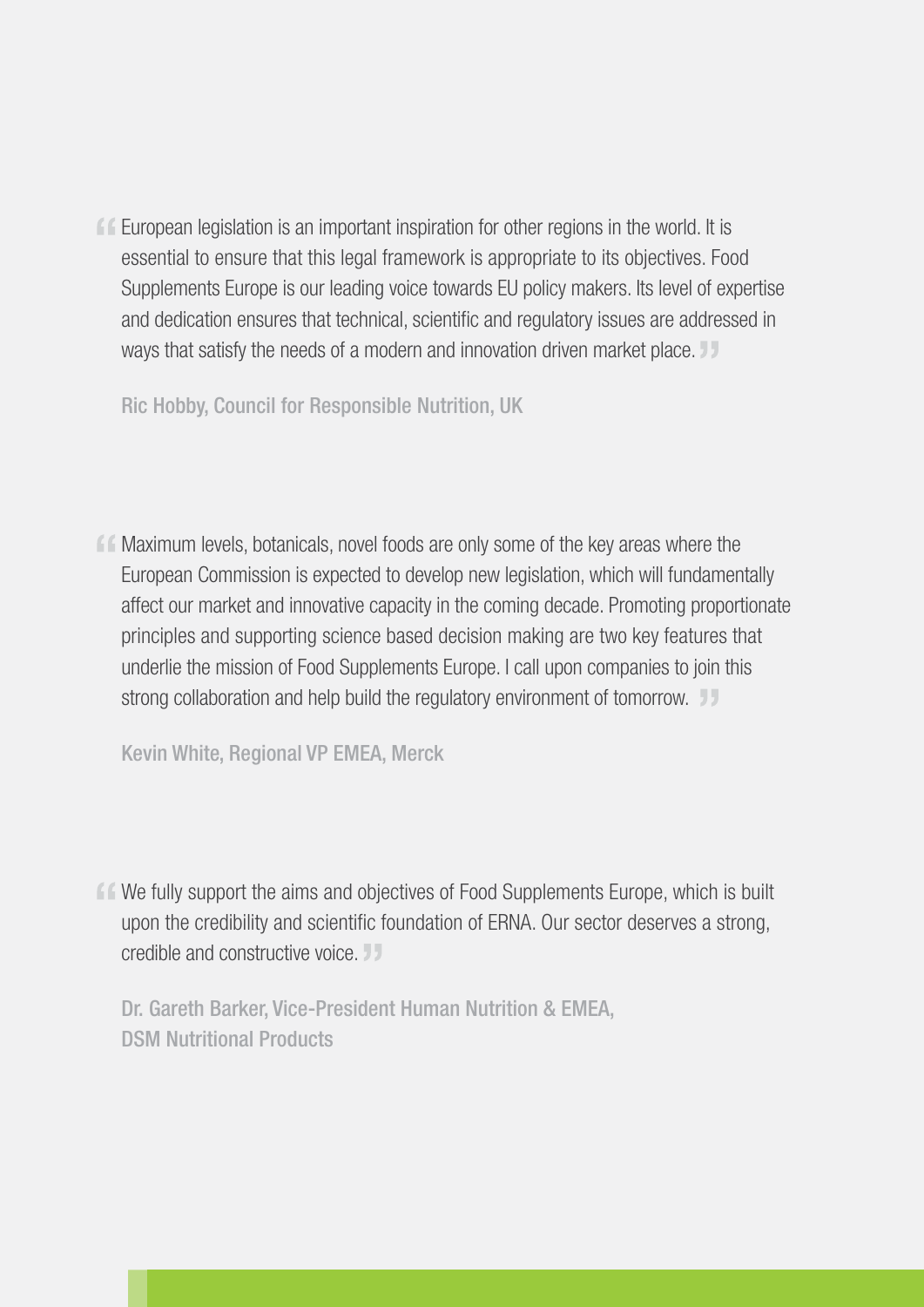$\mathsf{f}\mathsf{f}$  We particularly welcome the creation of Food Supplements Europe which for the first time enables a direct constructive collaboration between the scientific and technical expertise of companies and the practical knowledge and care for small and medium sized companies of national associations. We are fully engaged to help Food Supplements Europe bring our concerns and solutions to European policy makers.  $\mathbb{J}\mathbb{J}$ 

Ingrid Atteryd, Svensk Egenvård, Sweden

 $\blacksquare$  We have been a part of the creation of Food Supplements Europe as we are convinced our companies need clear direction in terms of representation, information and support by technical and scientific expertise. Such support is essential to safeguard our companies competitiveness in the current economic climate.

Anna Paonessa, Associazione Italiana Industrie Prodotti Alimentari, Italy

**f f** The European Regulatory environment is complex and often difficult to understand. Together with other national associations we strongly support Food Supplements Europe to contribute to a regulatory framework that will benefit our companies both nationally and globally.

Martina Šímová, Czech Association of Special Foods, Czech Republic